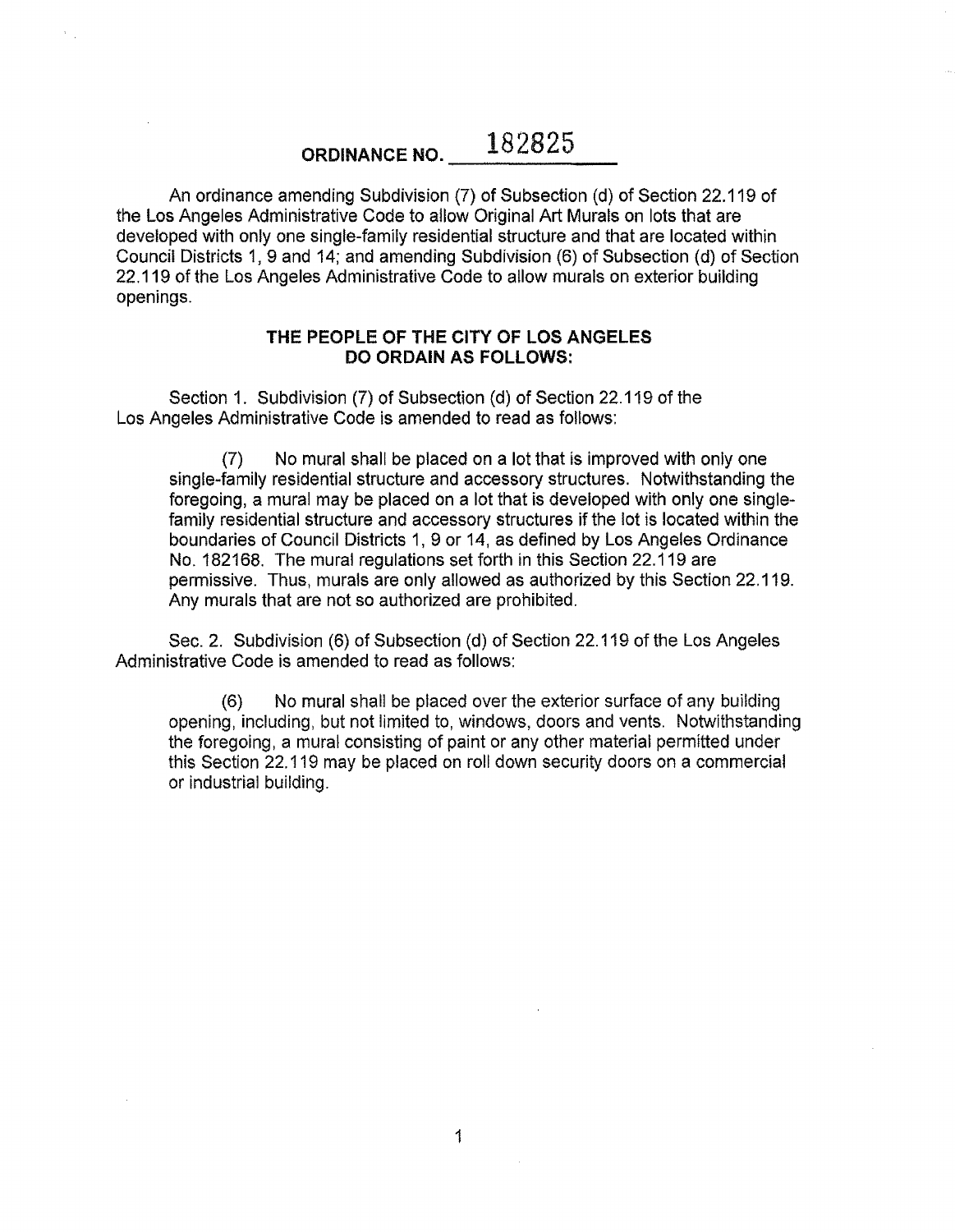Sec. 3. The City Clerk shall certify to the passage of this ordinance and have it published in accordance with Council policy, either in a daily newspaper circulated in the City of Los Angeles or by posting for ten days in three public places in the City of Los Angeles: one copy on the bulletin board located at the Main Street entrance to the Los Angeles City Hall; one copy on the bulletin board located at the Main Street entrance to the Los Angeles City Hall East; and one copy on the bulletin board located at the Temple Street entrance to the Los Angeles County Hall of Records.

I. hereby certify that the foregoing ordinance was introduced at the meeting of the Council of the · City of Los. Angeles. of. DEC 0 3 2013 and was passed by a vote of not less than two-thirds of all its members, at its meeting of. **DEC 1 0 2013** 

HOLLY L. WOLCOTT. Interim City Clerk By <u>Pct / Cath</u>

Deputy

Approved  $\frac{12}{17}$ 

*LG* h~ *rr* ,

Mayor

Approved as to Form and Legality

MICHAEL N. FEUER, City Attorney

By Kenneth T. Form

Deputy City Attorney<br>Date <u>// - *6 - 2* 0/ 5</u>

Pursuant to Charter Section 559, I disapprove this ordinance on behalf of the City Planning Commission and recommend that it not be adopted ....

;1,4 *v', J-'* , 2o13

See attached report.

Michael LoGrande<br>Director of Planning

File No(s). CF Nos. 08-0515, 08-0530, 08-1233 and 11-0923-5 $\lambda$ 

M:\Real Prop\_Env\_Land Use\Land Use\Kenneth Fong\Mural Sign Ordinance\Pilot Program CD-1 and CD-14\Pi!ot Program Murals Ordinance.2.doc